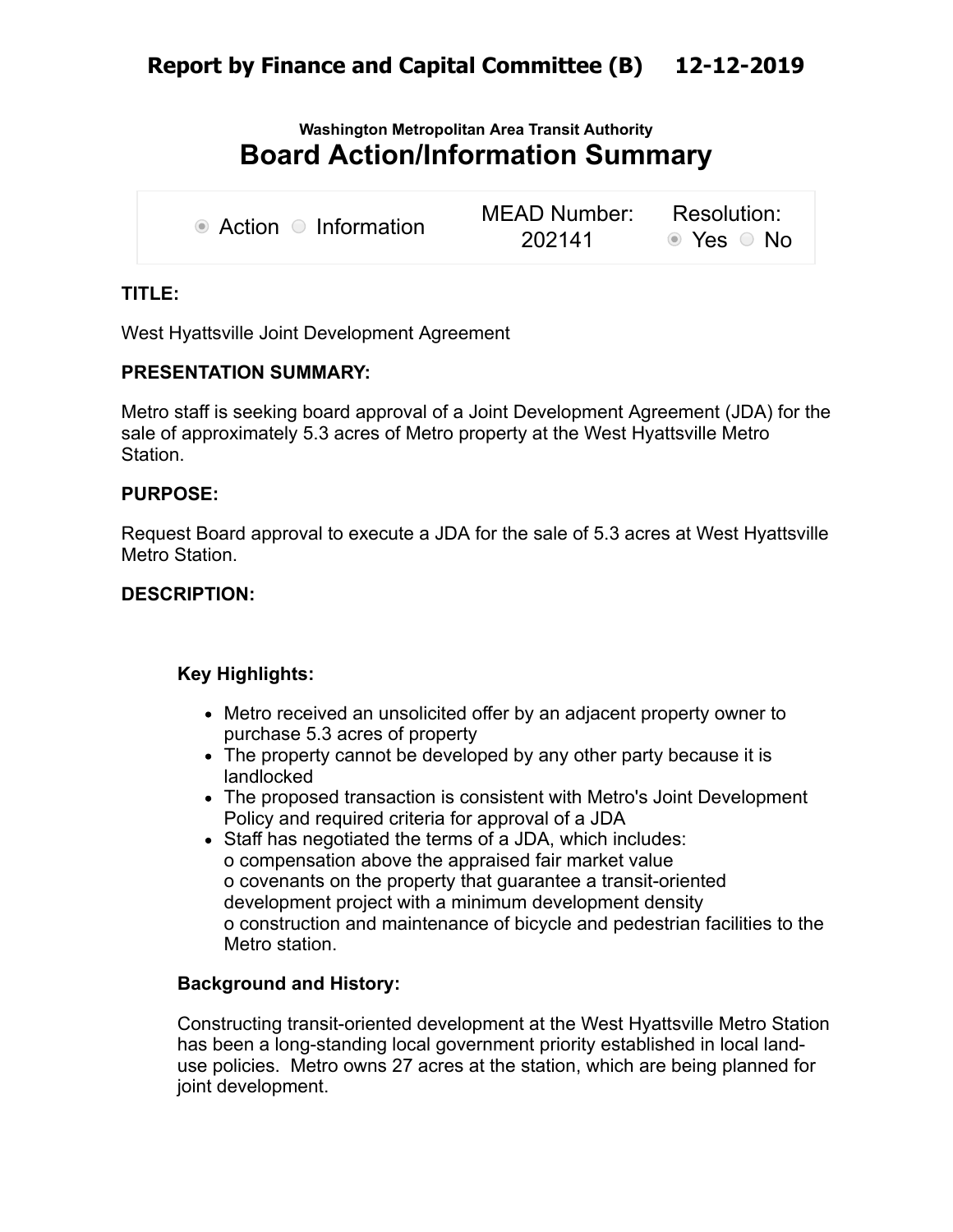Metro's 27 acres are physically bisected by the Green Line, which enters the site from the south on a bridge, continues north on a raised berm, then descends into a tunnel portal on the north side. On the southern side, Metro has a surface parking lot, kiss & ride and bus bays. The property on the north side is undeveloped.

There was a previous attempt to develop these Metro properties. In 2005, Metro entered a joint development agreement for the entire station site. The prior agreement called for the north parcel to be sold and assembled into the adjoining property. The prior agreement was terminated in 2009 due to the project failing to move forward.

Metro staff has been planning joint development for the station on the south side. Staff will seek authorization to issue that solicitation, in the future.

#### **Discussion:**

Metro received an unsolicited offer from an adjoining property owner to the West Hyattsville Metro Station, **West Hyattsville Property Company, LLC**, which is seeking to acquire the property and incorporate it into its adjacent Riverside Project (defined below). **West Hyattsville Property Company, LLC** is comprised of the **Gilbane Development Company**, which is responsible for the day-to-day management of the project, and **The Hogan Development Group, LLC**.

**West Hyattsville Property Company, LLC** owns an adjacent 18.5-acre property that it plans to develop into a mixed-use project with 300 apartment units, 183 townhomes, and 9,000 square feet of retail ("Riverside Project"). The adjacent Metro property is not accessible by public street and therefore, landlocked and not developable except by **West Hyattsville Property Company LLC**. By acquiring the Metro site, the company would construct an additional 200 or more residential units and increase ridership at the Station.

Metro's Joint Development Policies allow for Metro to consider unsolicited offers from adjacent property owners for assemblages that would result in a higher density transit-oriented development. In this case, there is no existing public road to Metro's property on the north side of the station. Metro's site is bound by **West Hyattsville Property Company, LLC** property to the north and west, park land and an Anacostia River tributary on the south, and an aerial Metrorail track to the east. Metro's consultants determined there was not another feasible access to the site, other than through the property owned by **West Hyattsville Property Company, LLC**.

Staff has completed the negotiations of the JDA and recommends approval. The transaction is proposed as a fee simple sale, even though ground leases are the preferred disposition method for joint development when practicable. In this case, because the adjacent property owner would assemble the site with its existing property, it would not make sense for the owner to own a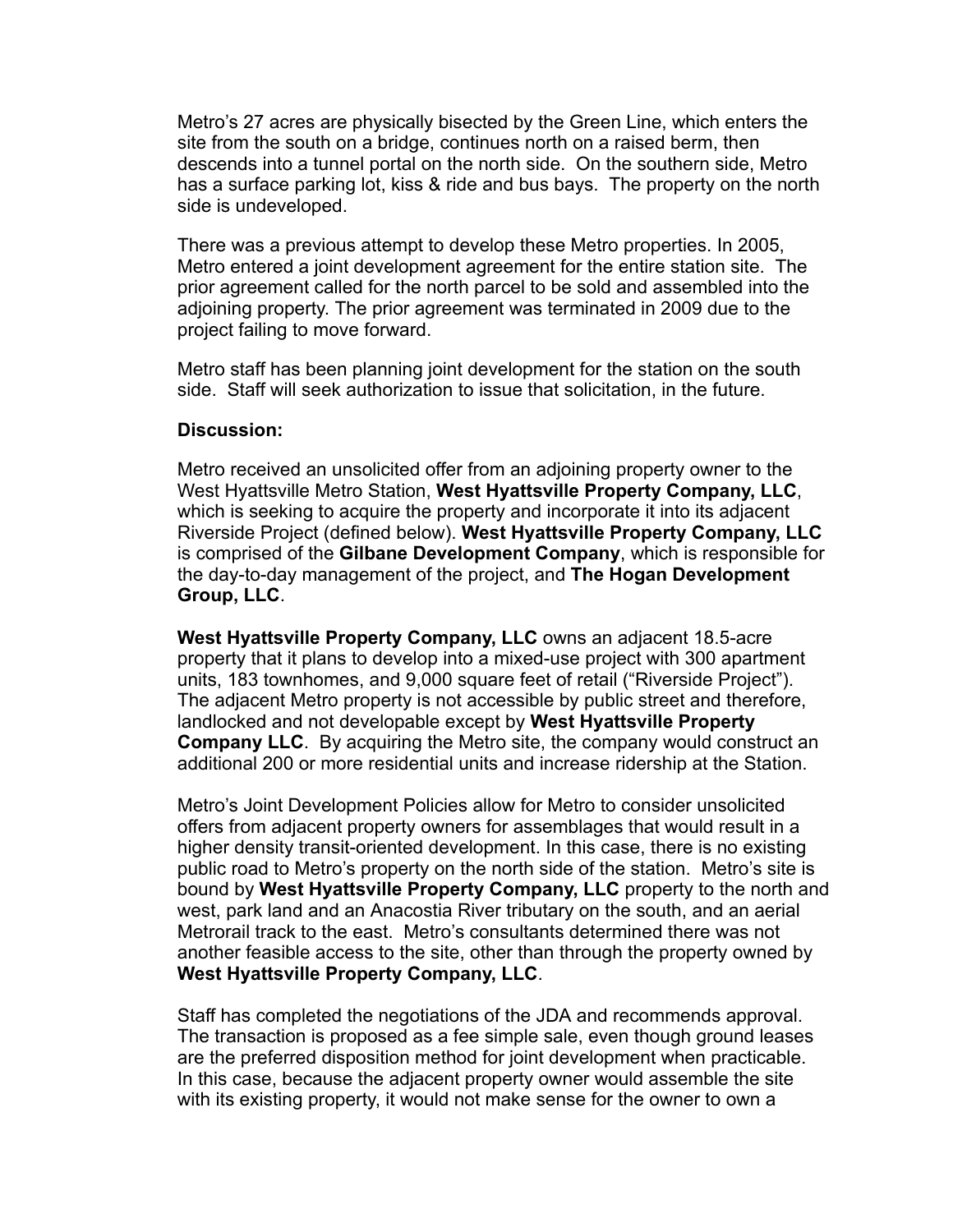portion of the land under their development project and have a ground lease on another portion of the project. This would make future transactions of the development very difficult. The sale of property under this circumstance is the best approach to a viable transit-oriented development.

#### **FUNDING IMPACT:**

| This action will generate revenues. |                                                                                                   |  |
|-------------------------------------|---------------------------------------------------------------------------------------------------|--|
|                                     | Project Manager:   Andy Scott, Senior Real Estate Advisor                                         |  |
|                                     | Project Office of Real Estate and Parking<br>Department/Office: Office of Real Estate and Parking |  |

#### **TIMELINE:**

| <b>Previous Actions</b>                          | 2005 – Metro entered into a JDA with a developer who<br>was given rights to develop the entire station property.<br>2009 - The 2005 JDA was terminated. |
|--------------------------------------------------|---------------------------------------------------------------------------------------------------------------------------------------------------------|
| <b>Anticipated actions</b><br>after presentation | Winter 2019 – Seek FTA concurrence of the Joint<br>Development Agreement.<br>Spring 2020 - Close on a property sale.                                    |

#### **RECOMMENDATION:**

Board approval to execute a Joint Development Agreement for the sale of 5.3 acres at West Hyattsville Metro Station.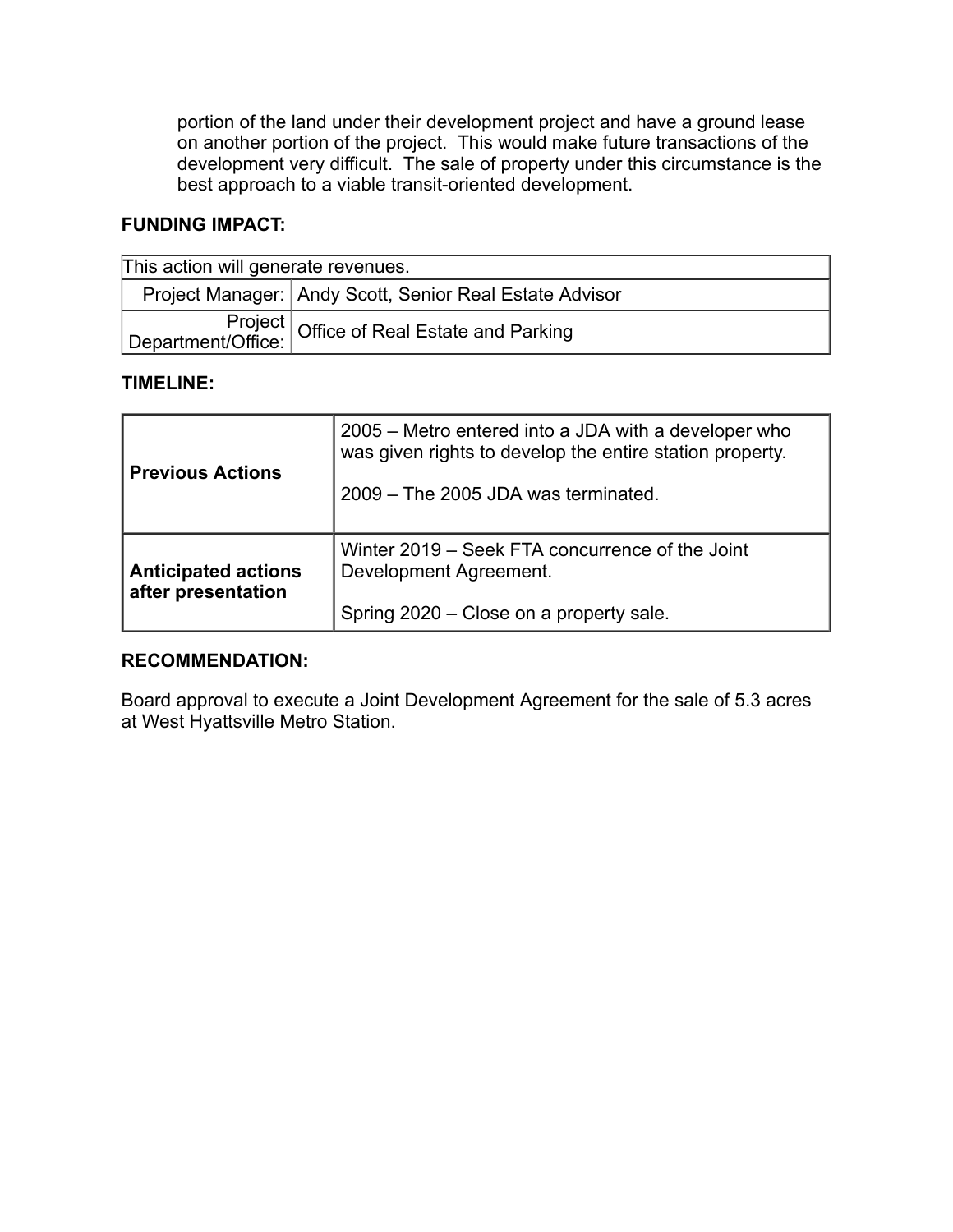#### SUBJECT: APPROVAL TO EXECUTE A JOINT DEVELOPMENT AGREEMENT FOR THE WEST HYATTSVILLE METRORAIL STATION

# RESOLUTION OF THE BOARD DIRECTORS OF THE RESOLUTION<br>OF THE<br>BOARD DIRECTORS<br>OF THE<br>WASHINGTON METROPOLITAN AREA TRANSIT AUTHORITY

OF THE<br>WASHINGTON METROPOLITAN AREA TRANSIT AUTHORITY<br>WHEREAS, Resolution 2018-13 requires Board approval to execute a joint development<br>agreement; and<br>WASHING WASHINGTON CONSULS AND THE TRANSITY agreement; and<br>WHEREAS, West Hyattsville Property Company, LLC ("Purchaser"), the owner of property

located adjacent to the West Hyattsville Metrorail Station, has submitted to WMATA an unsolicited offer to acquire 5.3 acres of WMATA property located at the West Hyattsville WHEREAS, West Hyattsville Property Company, LLC ("Purchaser"), the located adjacent to the West Hyattsville Metrorail Station, has submitted unsolicited offer to acquire 5.3 acres of WMATA property located at the Metrorail

WHEREAS, WMATA's joint development policies allow WMATA to consider unsolicited offers from adjacent property owners for assemblages that would result in a higher density transit-oriented development; and

WHEREAS, Staff has negotiated a joint development agreement with Purchaser (or its affiliate) that would result in a higher density transit-oriented development than what could be built on the Property as a stand-alone site;

**NOW, THEREFORE, be it** 

*RESOLVED*, That the Board authorizes the General Manager and Chief Executive Officer (GM/CEO) or his designee to execute a joint development agreement with Purchaser (or its affiliate) for the sale of the Property; and be it further NOW, THEREFORE, be it<br>RESOLVED, That the Board authorizes the General Manager and CGM/CEO) or his designee to execute a joint development<br>(or its affiliate) for the sale of the Property; and be it further

*RESOLVED*, That the sale of the Property shall be contingent upon covenants being recorded on the property that guarantee transit-oriented development with a minimum development density (as deemed appropriate by the GM/CEO) and require the Purchaser (or its affiliate) to build bicycle and pedestrian facilities to the Hyattsville Metrorail Station; and be it finally